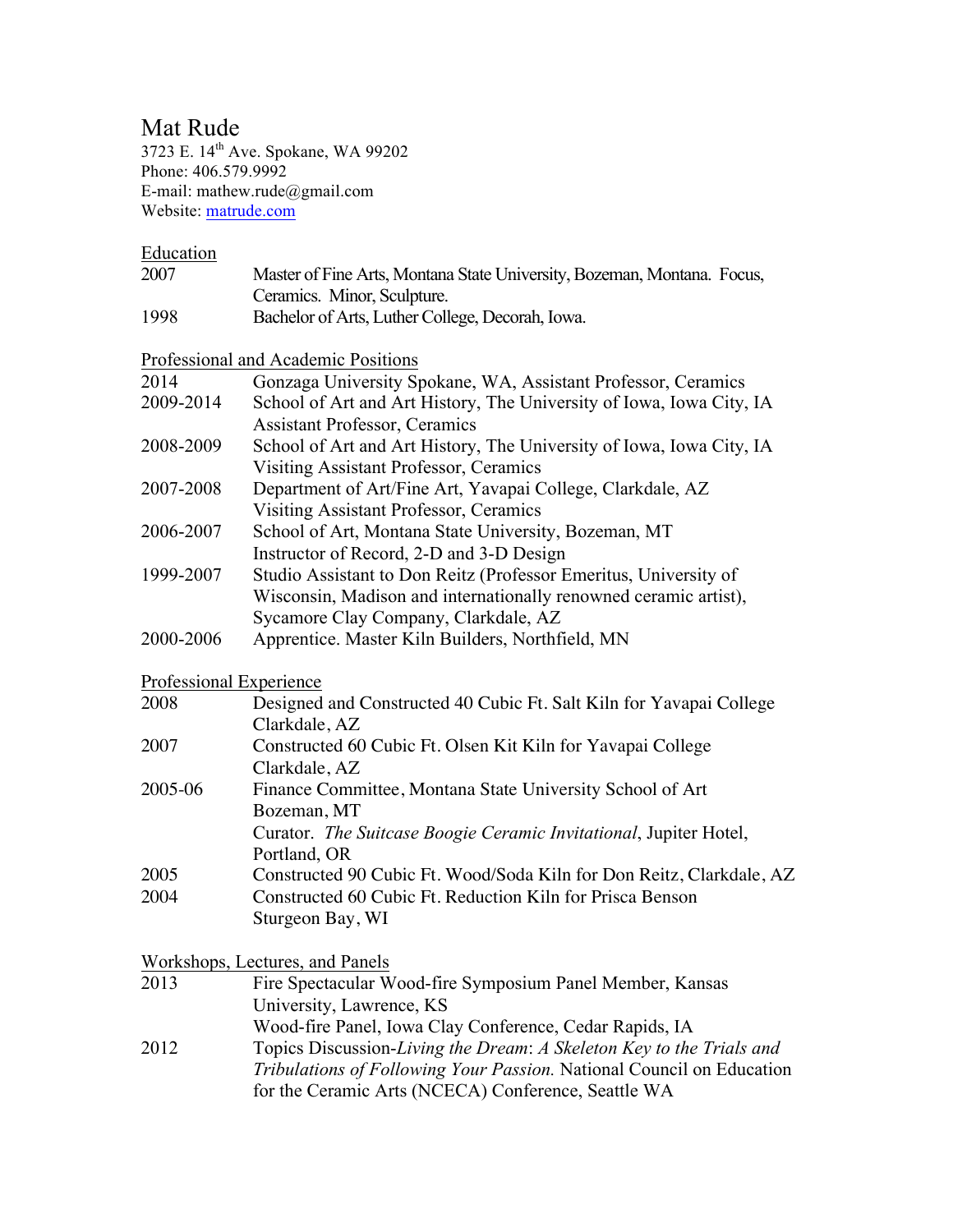## Workshops, Lectures, and Panels (cont.)

| 2012 | Two-week course-Image and Surface, Ox-Bow School of Art and Artist's |
|------|----------------------------------------------------------------------|
|      | Residency, Saugatuck, MI                                             |
|      | Workshop and lecture, RDG Dahlquist Art Studios, Des Moines, IA      |
| 2011 | Lecture, Pottery Workshop, Jingdehzen, China                         |
|      | Lecture, Luther College, Decorah IA                                  |
|      | Lecture, Ox-Bow School of Art and Artist's Residency, Saugatuck, MI  |
| 2010 | Lecture, Pottery Workshop, Jingdehzen, China                         |
|      | Lecture, Kendal College of Art and Design, Grand Rapids, MI          |
| 2008 | Visiting Artist Workshop, Luther College, Decorah, IA                |
| 2007 | Foundation Lecture, Montana State University, Bozeman, MT            |
| 2005 | International Graduate Slide Forum, NCECA Baltimore, MD              |
| 2004 | Wood-fired and Salt-glazed Ceramics, Workshop, Luther College        |
|      | Decorah, IA                                                          |
|      | Wheel Thrown Ceramics, Workshop, Pardeeville Senior High             |
|      | Pardeeville, WI                                                      |
|      | Salt-fired Ceramics, Lecture, Thomas Roberts High School             |
|      | Decorah, IA                                                          |

#### Exhibitions (Invited)

| 2015 | <i>Wood-fire Invitational</i> , Eutectic Gallery, Portland OR                        |
|------|--------------------------------------------------------------------------------------|
|      | Recent Works: Mat Rude and Aubrey Purdy Rude, Trackside Gallery,                     |
|      | Yunomi 2015 Invitational, Akar Gallery, Iowa City, IA                                |
|      | Spokane, WA                                                                          |
| 2014 | Cup of Joy, Trackside Gallery, Spokane, WA                                           |
|      | 16 <sup>th</sup> Annual Small Artworks Invitational, The Spirit Gallery of Fine Art, |
|      | Coeur d'Alene, ID                                                                    |
|      | Lake Effect, Saugatuck Center for the Arts, Saugatuck, MI                            |
|      | Lillstreet at NCECA, Lillstreet Gallery, National Council on Education for           |
|      | the Ceramic Arts, Milwaukee WI                                                       |
|      | Reitzagama Invitational, Bentley Gallery, Phoenix AZ                                 |
|      | 8 Fluid Ounces-A National Invitational Ceramic Cup Exhibition, Glassel               |
|      | Gallery, Louisiana State University, Baton Rouge, LA                                 |
|      | Yunomi 2014 Invitational, Akar Gallery, Iowa City, IA                                |
| 2013 | Recent Works, Cedar Rapids Ceramic Center, Cedar Rapids, IA (solo                    |
|      | exhibition)                                                                          |
|      | Midwest Connections, Kirkwood Community College, Cedar Rapids IA                     |
|      | <i>Empty Bowls Exhibition, Wichita Falls Museum of Art, Wichita Falls, TX</i>        |
| 2013 | We Met in Iowa, Earlham College, Richmond, IN                                        |
| 2012 | We Met in Iowa, Pittsburgh State University, Pittsburgh, KS                          |
|      | Serendipity, Crimson Laurel Gallery, Bakersville, NC                                 |
|      | Sacred Spaces, Wigley-Fleming Gallery, Luther College, Decorah, IA                   |
| 2012 | Clay Colleagues, Peter Paul Luce Gallery, Cornell College, Mt. Vernon,               |
|      | <b>IA</b>                                                                            |
|      | Yunomi 2012 Invitational, Akar Gallery, Iowa City, IA                                |
| 2011 | Chain Letter, Shoshana Wayne Gallery, Los Angeles, CA                                |
|      |                                                                                      |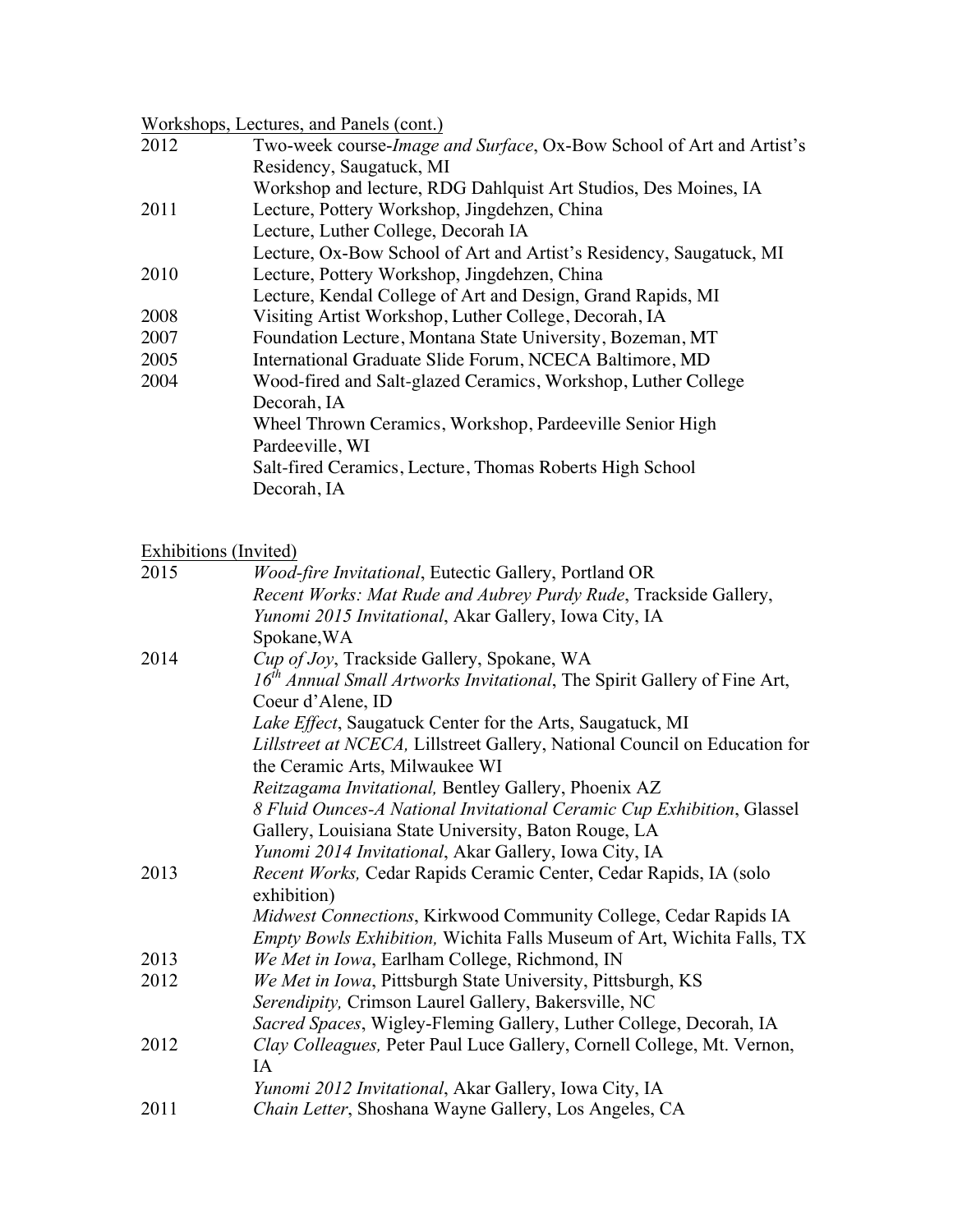### Exhibitions (Invited cont.)

|      | Beyond Bear Creek, Helen L. Copeland Gallery Montana State University,<br>Bozeman, MT                                                                                                                                                                    |
|------|----------------------------------------------------------------------------------------------------------------------------------------------------------------------------------------------------------------------------------------------------------|
|      | Yunomi 2011 Invitational, Akar Gallery, Iowa City, IA                                                                                                                                                                                                    |
|      | Those Who Can: University of Iowa Art Faculty, Figge Museum of Art,                                                                                                                                                                                      |
|      | Davenport, IA                                                                                                                                                                                                                                            |
|      | Potters for Peace, National Council on Education for the Ceramic Arts<br>(NCECA) Exhibition, Tampa Bay, FL                                                                                                                                               |
|      | Potters for Peace offers assistance to fellow craftspeople in the developing<br>world. This is done with the belief that international justice and peace can<br>result from respectful friendship and equitable relationships of power and<br>economics. |
| 2010 | Show of Hands, Cedar Rapids Museum of Art, Cedar Rapids, IA                                                                                                                                                                                              |
|      | Yunomi 2010 Invitational, Akar Gallery, Iowa City, IA                                                                                                                                                                                                    |
| 2009 | Potters for Peace, NCECA Exhibition, Phoenix, AZ                                                                                                                                                                                                         |
|      | Yunomi 2009 Invitational, Akar Gallery, Iowa City, IA                                                                                                                                                                                                    |
| 2008 | Artful Tabletop, Lyndhurst National Trust for Historic Preservation,                                                                                                                                                                                     |
|      | Tarrytown, NY. Curated by Julia Galloway. Exhibit held in conjunction                                                                                                                                                                                    |
|      | with the All Fired Up! Ceramics Conference, Pleasantville, NY                                                                                                                                                                                            |
|      | 59715, East Central University Art Gallery, Ada, OK                                                                                                                                                                                                      |
|      | Exhibit of work by Montana artists. Curated by Aaron Hauck.                                                                                                                                                                                              |
| 2007 | Serving the US: Master Kiln Builders Invitational, Glassworks Gallery                                                                                                                                                                                    |
|      | Louisville, KY. NCECA Exhibition. Curated by Donovan Palmquist.<br>Wood Fired 2007, The Clay Studio of Missoula, Missoula, MT                                                                                                                            |
|      | Translations, M.F.A. Thesis Exhibition, Helen L. Copeland Gallery,                                                                                                                                                                                       |
|      | Bozeman, MT                                                                                                                                                                                                                                              |
|      | Third Annual Wall Exhibition, The Weaver Room, Bozeman MT                                                                                                                                                                                                |
| 2006 | Wood-fired Ceramics, Gallery 211, Works by Mat Rude and Teresa                                                                                                                                                                                           |
|      | Magert, Bozeman, MT                                                                                                                                                                                                                                      |
|      | The Suitcase Boogie Ceramic Invitational, Jupiter Hotel, Portland, OR<br>(Curator)                                                                                                                                                                       |
|      | Trial by Fire, Waller-Oblonski Gallery, Bozeman, MT                                                                                                                                                                                                      |
|      | Annual MSU Graduate Exhibition, The Helen L. Copeland Gallery                                                                                                                                                                                            |
|      | Bozeman, MT                                                                                                                                                                                                                                              |
|      | Graduate Review Exhibition, The Waller-Oblonski Gallery                                                                                                                                                                                                  |
|      | Bozeman, MT                                                                                                                                                                                                                                              |
| 2005 | Arizona Ceramics: Past, Present, Future, St. Louis Community College                                                                                                                                                                                     |
|      | St. Louis, MO                                                                                                                                                                                                                                            |
|      | <i>The Wood/Salt Situation, Waller-Oblonski Gallery, Bozeman, MT</i>                                                                                                                                                                                     |
| 2005 | Annual MSU Graduate Exhibition, Helen L. Copeland Gallery                                                                                                                                                                                                |
|      | Bozeman, MT                                                                                                                                                                                                                                              |
|      | <i>Progression Session 3</i> , The Emerson, Bozeman, MT                                                                                                                                                                                                  |
| 2004 | <i>Mat Rude: Recent Works, Windhover Center for the Arts, Fond du Lac,</i>                                                                                                                                                                               |
|      | WI (solo exhibition)                                                                                                                                                                                                                                     |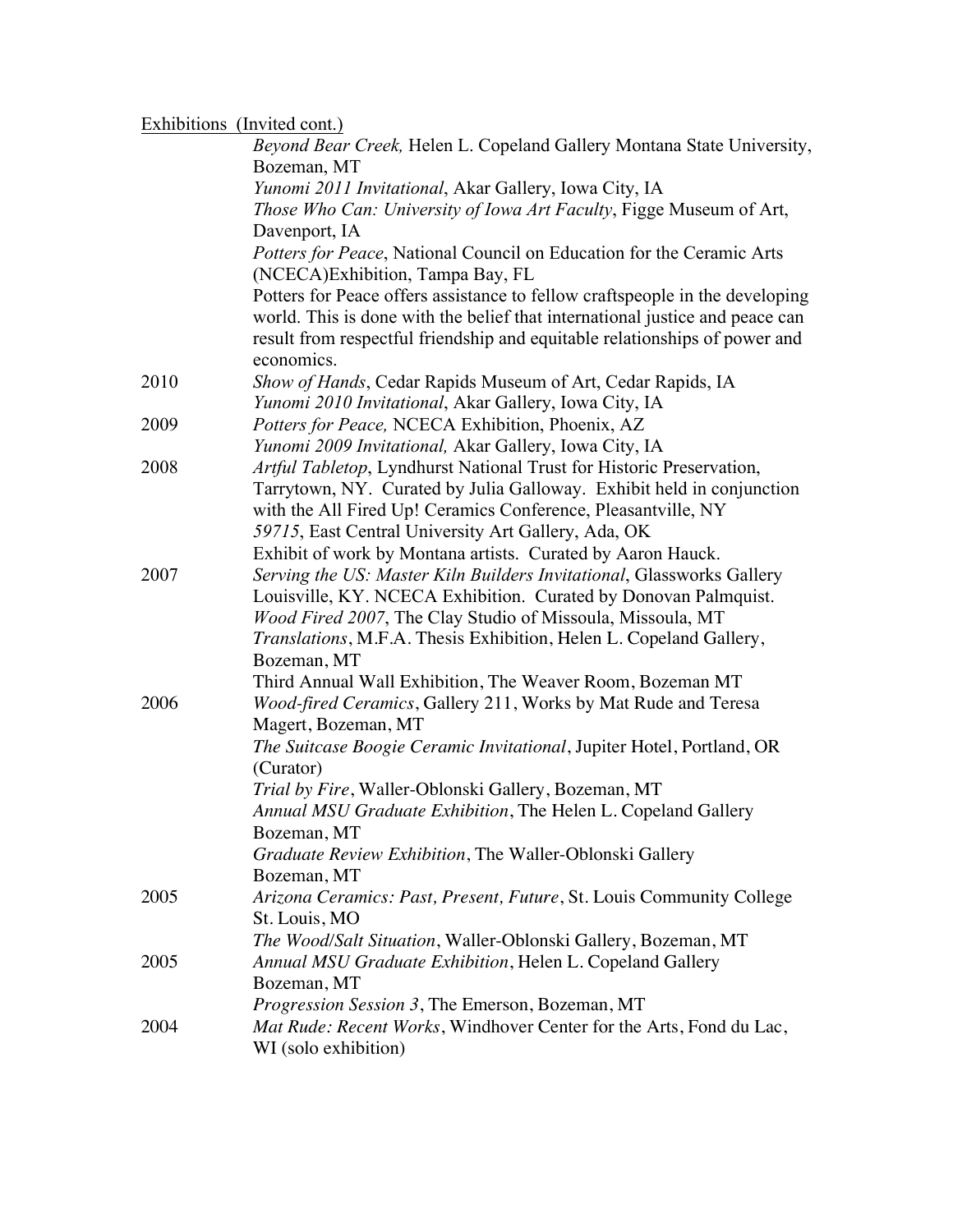# Exhibitions (Invited cont.)

| <i>International Tozan Tea Bowl Invitational</i> , NAU Art Museum |  |
|-------------------------------------------------------------------|--|
| Flagstaff, AZ                                                     |  |
| Luther College Alumni Exhibition, Union Gallery, Decorah, IA      |  |

# Exhibitions (Juried)

| 2015 | Drink This! Workhouse International Ceramic Cup Exhibition,              |
|------|--------------------------------------------------------------------------|
|      | Workhouse Art Center, Lorton VA Juror: Phil Rogers                       |
| 2014 | The Clay Cup: Vessel, Icon, Canvas. University of Missouri, Columbia,    |
|      | MO Juror: Linda Arbuckle                                                 |
|      | KC Clay Guild Teabowl National 2014, Kansas City, MO                     |
|      | Juror: Delores Fortuna and Bill Farrell (MKM Pottery Tools Purchase      |
|      | Award)                                                                   |
|      | Drink This! Workhouse International Ceramic Cup Exhibition,              |
|      | Workhouse Art Center, Lorton VA Juror: Sam Chung                         |
| 2013 | Starbrick Clay National Cup Exhibition, Starbrick Gallery, Nelsonville,  |
|      | OH Juror: Lorna Meaden (University of Ohio Ceramics Program and Brad     |
|      | and Cathy Schweiger 1st Place Award of Distinction)                      |
|      | Artifacts of the Inferno, Baltimore Clayworks, Baltimore, MD Juror: Jack |
|      | <b>Troy</b>                                                              |
| 2012 | KC Clay Guild Teabowl National 2012, Kansas City, MO                     |
|      | Juror: Bede Clarke                                                       |
|      | <i>Last Call II</i> , St. Petersburg Clay Company, St. Petersburg, FL    |
|      | Juror: McKenzie Smith                                                    |
| 2011 | Artprize, Urban Institute of Contemporary Art, Grand Rapids, MI          |
| 2010 | International Ceramics Magazine Association Emerging artist Juried       |
|      | <i>Exhibition</i> , Fu Ping, China                                       |
| 2007 | Third Annual Wall Exhibition, The Weaver Gallery, Bozeman MT             |
| 2006 | NCECA 2006 Student Juried Exhibition, Northview Gallery, Portland, OR    |
|      | Second Annual Wall Exhibition, Weaver Gallery, Bozeman, MT               |
| 2005 | First Annual Wall Exhibition, Weaver Gallery, (Achievement Award)        |
|      | Bozeman, MT                                                              |

### Awards and Grants

| 2014 | MKM Pottery Tools Purchase Award, KC Clay Guild Teabowl National     |
|------|----------------------------------------------------------------------|
|      | 2014, Kansas City, MO                                                |
| 2013 | University of Ohio Ceramics Program and Brad and Cathy Schweiger 1st |
|      | Place Award of Distinction, Starbrick Clay National Cup Exhibition,  |
|      | Starbrick Gallery, Nelsonville, OH                                   |
| 2010 | International Programs Travel Grant, University of Iowa              |
|      | Old Gold Summer Research Fellowship, University of Iowa              |
| 2005 | Achievement Award, First Annual Wall Exhibition, Weaver Gallery,     |
|      | Bozeman, MT                                                          |
|      |                                                                      |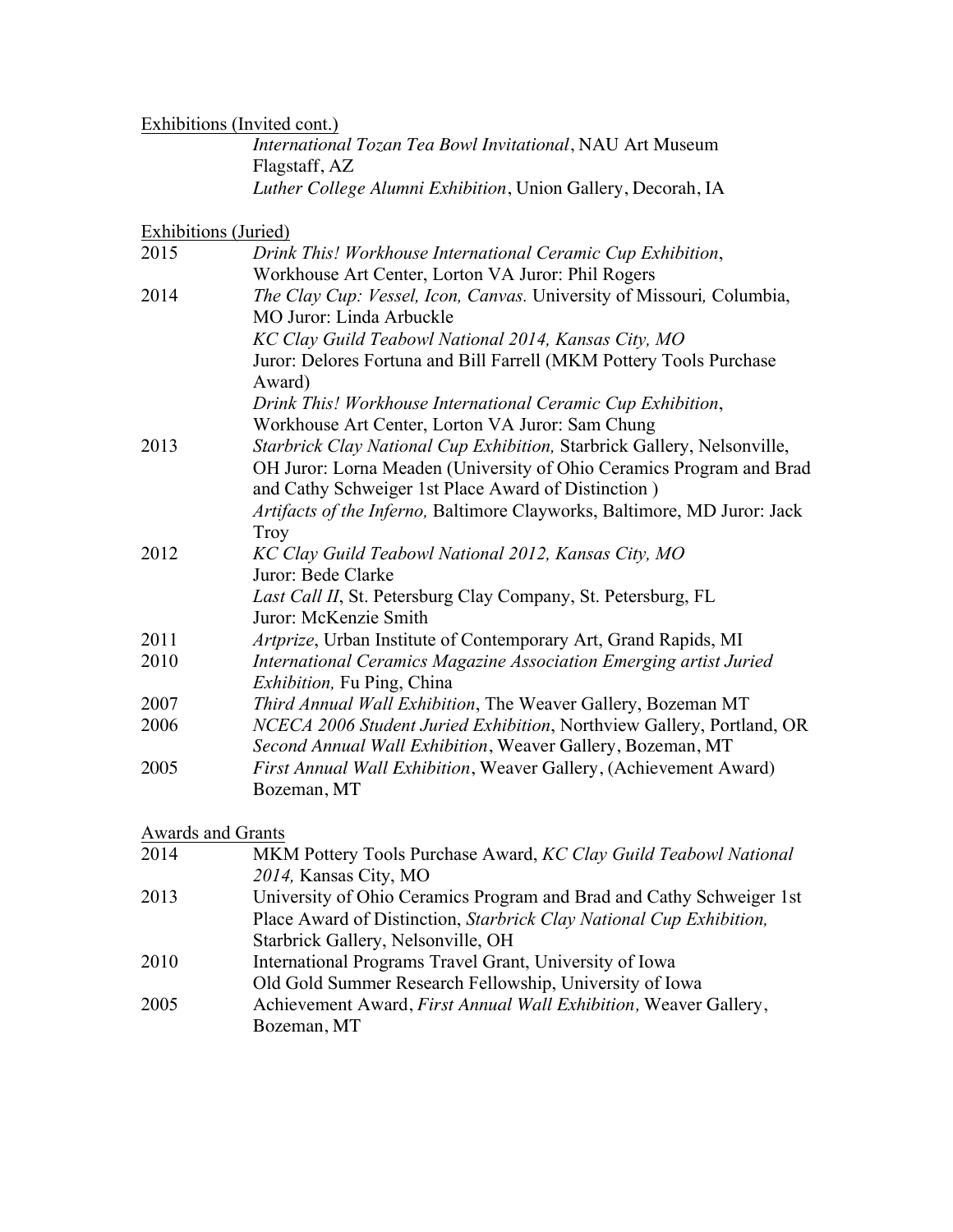| <b>Artist Residencies</b> |                                                                        |
|---------------------------|------------------------------------------------------------------------|
| 2011                      | Pottery Workshop, Jingdezhen, China                                    |
| 2008                      | University of Arkansas, Fayetteville, AR. (declined in order to accept |
|                           | teaching position at Yavapai College)                                  |
|                           |                                                                        |
| Videography               |                                                                        |
| 2008                      | "Brick By Brick" produced by Owen McIlhattan, 7 Cedars Pottery         |
| 2006                      | "Fireborn" produced by Lori Hiris, Montana State University School of  |
|                           | Art                                                                    |
| 2003                      | "Reitzagama" produced by Roy Hanscom, Material Wonders of              |
|                           | Kingwood                                                               |
|                           |                                                                        |
| Publications              |                                                                        |
| 2013                      | Juror/Author, Amedeo Salamoni. Wood-fired Ceramics-100                 |
|                           | Contemporary Artists. Published by Schiffer Publishing Ltd.            |
| 2012                      | Kevin Crowe. "Serendipity: An International Exhibition of Wood-Fired   |
|                           | Sculpture." Ceramics Monthly (December, 2012): p 46-50.                |
|                           | AKAR Design. Yunomi Invitational 2012-Hard Cover.                      |
|                           |                                                                        |
|                           | <b>Public and Private Collections</b>                                  |
|                           | FuLe International Ceramics Art Museum, Fu Ping, China                 |
|                           | Cedar Rapids Art Museum, Cedar Rapids, IA                              |
|                           | Peninsula Art School, Fish Creek, WI                                   |
|                           | Windhover Center for the Arts, Fond du Lac, WI                         |
|                           | Arizona University Art Musuem, Flagstaff, AZ                           |
|                           | Vic Bassman, St Louis, MO                                              |
|                           | Don Reitz, Clarkdale, AZ                                               |
|                           | Todd Thelen and Eric Dean, Iowa City, IA                               |
|                           |                                                                        |
| Department                |                                                                        |
| 2014                      | <b>Facilitator, Visiting Artist Andy Brayman</b>                       |
|                           | <b>Facilitator, Visiting Artist Charles Hindes</b>                     |
| 2013                      | <i>Facilitator</i> , Visiting Artist Paul Kotula                       |
| 2012                      | Designed and constructed 140cubic ft. Anagama Kiln for Ceramics Area   |
|                           | in conjunction with Kiln Construction course.                          |
| 2011                      | Facilitator, 43 years of Commentary in Clay, visiting artist Richard   |
|                           | Notkin                                                                 |
|                           | <b>Facilitator, Visiting Artist Von Venhuizen</b>                      |
|                           | <b>Faculty Advisor, Ceramics Society</b>                               |
|                           | Coordinator, Studio Visit to Jun Kaneko Studios, Omaha, NE             |
|                           | Coordinator, U of I Graduate Lecture, Bradley University, Peoria, IL   |
|                           | Coordinator, U of I Ceramics Workshop, Ceramics Center, Cedar Rapids,  |
|                           | IA. (Organized workshops for the students of the Graduate Ceramics     |
|                           | Workshop course.)                                                      |
|                           |                                                                        |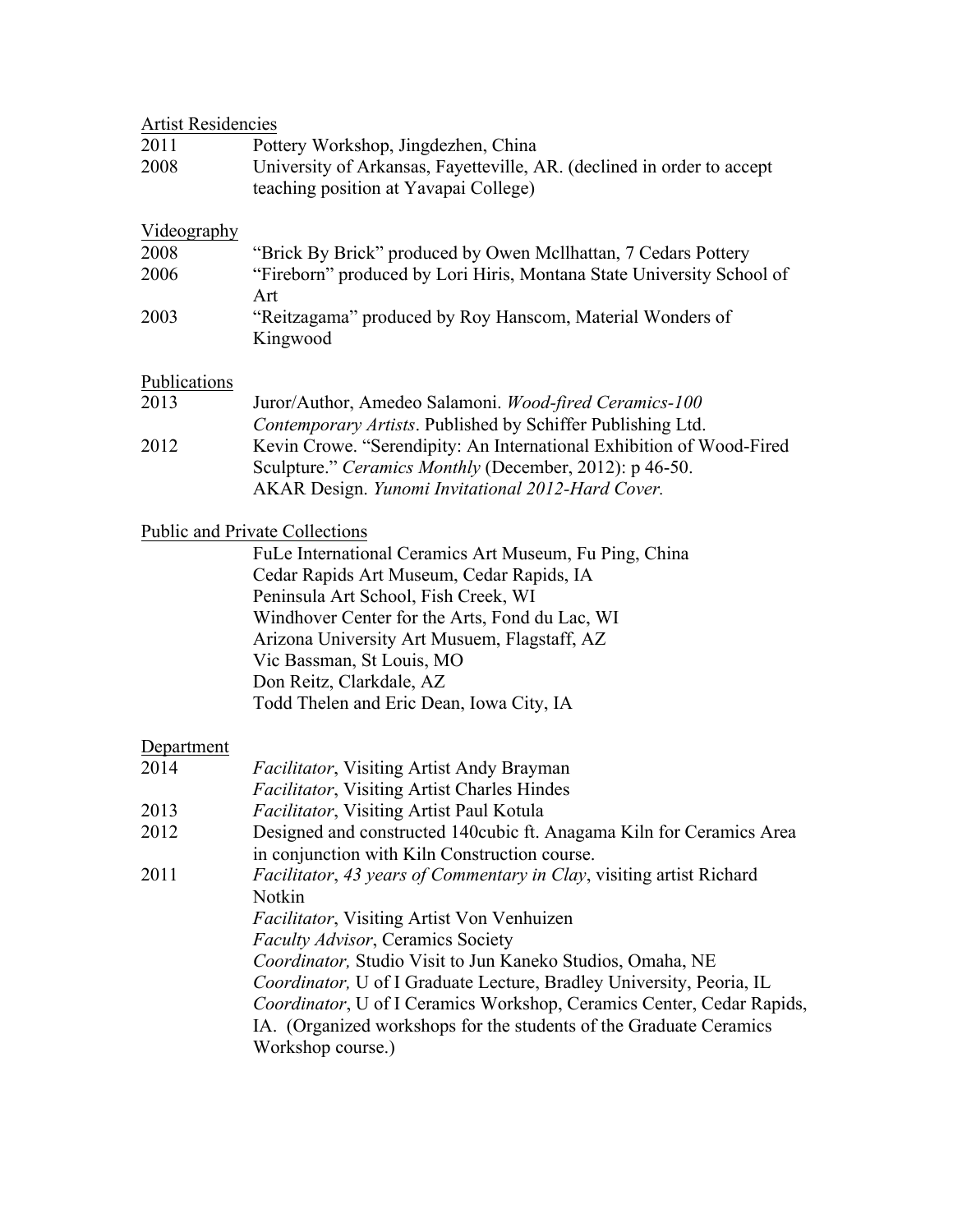| Department (cont.) |                                                                                       |  |
|--------------------|---------------------------------------------------------------------------------------|--|
|                    | Coordinator, Visiting Artist Lecture, Edgewood College, Madison WI.                   |  |
|                    | (Organized lecture and visit to Edgewood College and Kohler factory for               |  |
|                    | University of Iowa graduate students)                                                 |  |
| 2010               | <i>Facilitator</i> , From Print to Pots, Screen Printing on Clay with visiting artist |  |
|                    | Israel Davis,                                                                         |  |
|                    | Coordinator, Visiting Artist Workshop, Luther College, Decorah, IA.                   |  |
|                    | (Organized a workshop for University of Iowa Ceramics graduate students               |  |
|                    | to present at Luther College)                                                         |  |
|                    | Facilitator, "The Form of Function Symposium" with visiting artists                   |  |
|                    | Christa Assad, Lorna Meaden, and Josh DeWeese. (Procured external                     |  |
|                    | sponsorship from private donors and local businesses in support of this               |  |
|                    | event)                                                                                |  |
|                    | Facilitator, Visiting Artists Workshop with Ted Adler and Tara Wilson.                |  |
|                    | (Procured external sponsorship from private donors and local businesses               |  |
|                    | in support of this event)                                                             |  |
| 2009               | Facilitator, Visiting Artist Workshop with Don Reitz. (Procured external              |  |
|                    | sponsorship from private donors and local businesses in support of this               |  |
|                    | event)                                                                                |  |
|                    | Designed and constructed 230 cubic ft. Train Kiln for Ceramics Area in                |  |
|                    | conjunction with Kiln Construction course.                                            |  |
|                    | Designed and constructed 50 cubic ft. Wood-Soda Kiln for Ceramics Area                |  |
|                    | in conjunction with Kiln Construction course.                                         |  |
|                    | Designed and constructed 30 cubic ft. Salt Kiln for Ceramics Area in                  |  |
|                    | conjunction with Kiln Construction course.                                            |  |
|                    | <i>Facilitator</i> , Visiting Artist Workshop with Jason Briggs.                      |  |
| 2008               | Coordinator, Visiting Artist Workshop, Luther College, Decorah, IA.                   |  |
|                    | (Organized a workshop for University of Iowa Ceramics graduate students               |  |
|                    | to present at Luther College)                                                         |  |
|                    | Facilitator, Visiting Artist Workshop with Al Tenant                                  |  |
|                    | Assisted in design and construction of 160 cubic ft. Anagama kiln.                    |  |
|                    | Designed and constructed 25 cubic ft. Reduction Kiln for Ceramics Area.               |  |
| Profession         |                                                                                       |  |
| 2013               | <i>Committee Member.</i> The Iowa Clay Conference                                     |  |
| 2012               | Committee Member. The Iowa Clay Conference                                            |  |
| 2011               | Committee Member. The Iowa Clay Conference                                            |  |
| 2010               | U.S. Delegate. Breaking Ground: VIP Ceramic Research Expedition to                    |  |
|                    | China, Workers' Center for International Exchange (SWCIE), Shanghai,                  |  |
|                    | China                                                                                 |  |
|                    | Committee Member. The Iowa Clay Conference                                            |  |
| 2006               | Curator. The Suitcase Boogie Ceramic Invitational, Jupiter Hotel,                     |  |
|                    | Portland, OR                                                                          |  |
|                    |                                                                                       |  |